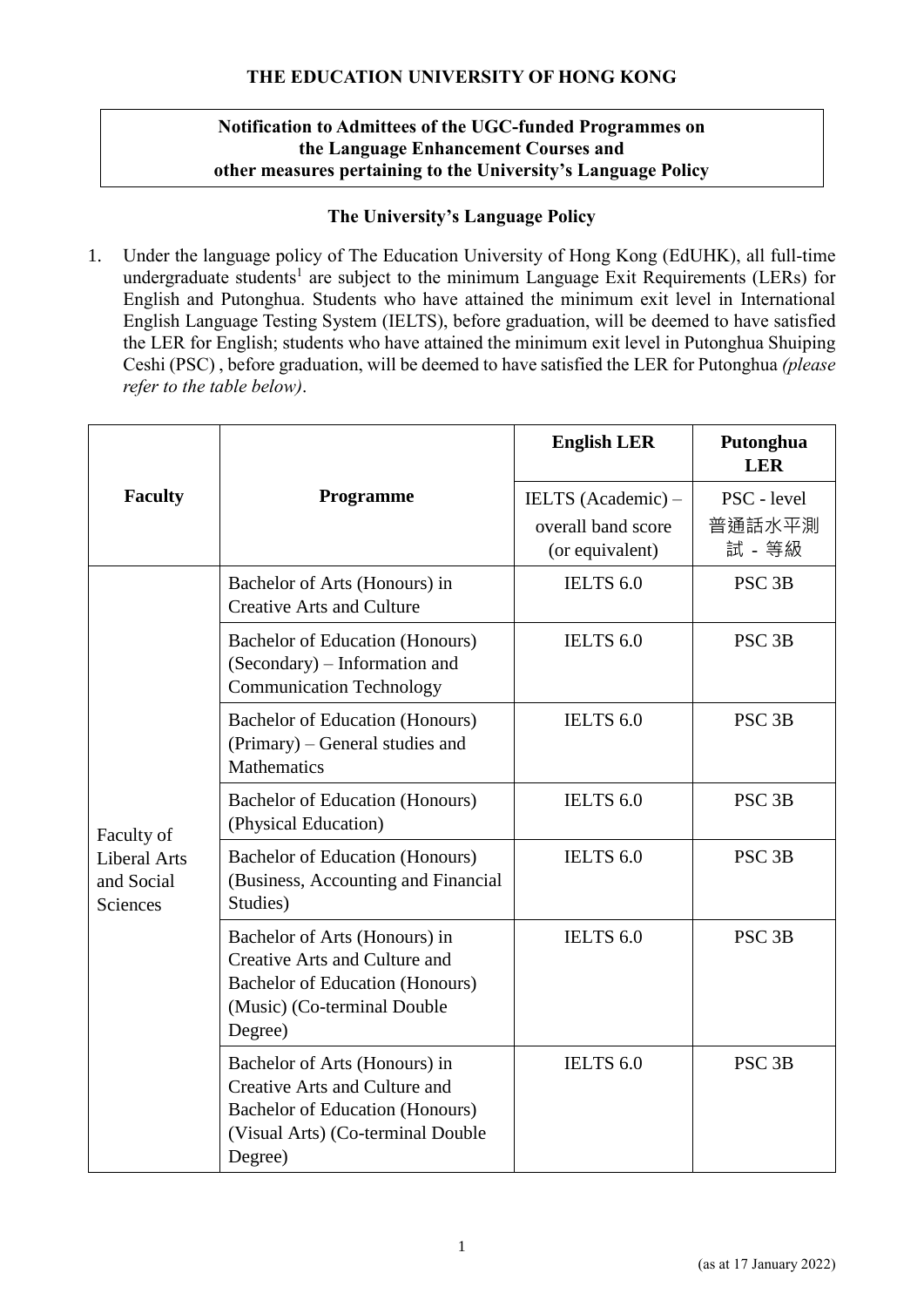| <b>Faculty</b>                                              | Programme                                                                                                                                             | <b>English LER</b>                                          | Putonghua<br><b>LER</b>         |
|-------------------------------------------------------------|-------------------------------------------------------------------------------------------------------------------------------------------------------|-------------------------------------------------------------|---------------------------------|
|                                                             |                                                                                                                                                       | IELTS (Academic) –<br>overall band score<br>(or equivalent) | PSC - level<br>普通話水平測<br>試 - 等級 |
| Faculty of<br><b>Liberal Arts</b><br>and Social<br>Sciences | Bachelor of Education (Honours)<br>(Geography)                                                                                                        | IELTS 6.0                                                   | PSC <sub>3B</sub>               |
|                                                             | <b>Bachelor of Education (Honours)</b><br>(Science)                                                                                                   | IELTS 6.0                                                   | PSC <sub>3B</sub>               |
|                                                             | Bachelor Science (Honours) in<br>Artificial Intelligence and<br><b>Educational Technology</b>                                                         | IELTS 6.0                                                   | PSC <sub>3B</sub>               |
|                                                             | Bachelor of Science (Honours) in<br><b>Integrated Environmental</b><br>Management                                                                     | IELTS 6.0                                                   | PSC <sub>3B</sub>               |
|                                                             | Bachelor of Science (Honours) in<br>Sports Science and Coaching                                                                                       | IELTS 6.0                                                   | PSC <sub>3B</sub>               |
| Faculty of<br><b>Education</b> and<br>Human<br>Development  | Bachelor of Education (Honours)<br>(Early Childhood Education)                                                                                        | IELTS 6.0                                                   | PSC <sub>3B</sub>               |
|                                                             | <b>Bachelor of Social Sciences</b><br>(Honours) in Psychology                                                                                         | IELTS 6.5                                                   | PSC <sub>3B</sub>               |
|                                                             | Bachelor of Arts (Honours) in<br><b>Special Education</b>                                                                                             | IELTS <sub>6.0</sub>                                        | PSC <sub>3B</sub>               |
| Faculty of<br>Humanities                                    | Bachelor of Arts (Honours) in<br>Language Studies - English Major                                                                                     | IELTS <sub>7.0</sub>                                        | PSC <sub>3B</sub>               |
|                                                             | Bachelor of Arts (Honours) in<br>Language Studies - Chinese Major                                                                                     | IELTS 6.0                                                   | PSC <sub>2B</sub>               |
|                                                             | Bachelor of Arts (Honours) in<br>Language Studies and Bachelor of<br><b>Education (Honours) (English</b><br>Language) (co-terminal double-<br>degree) | <b>IELTS</b> 7.0                                            | PSC <sub>3B</sub>               |
|                                                             | Bachelor of Education (Honours)<br>(English Language)                                                                                                 | IELTS 7.0                                                   | PSC <sub>3B</sub>               |
|                                                             | Bachelor of Education (Honours)<br>(Chinese Language)                                                                                                 | IELTS 6.0                                                   | PSC <sub>2B</sub>               |
|                                                             | Bachelor of Education (Honours)<br>(History)                                                                                                          | IELTS 6.5                                                   | PSC <sub>3B</sub>               |

Table 1. English and Putonghua Language Exit Requirements

*Remarks: Individual programmes, e.g., BEd(English Language) and BA(Language Studies) and BEd(English Language) co-terminal double-degree, might be subject to language graduation requirements.*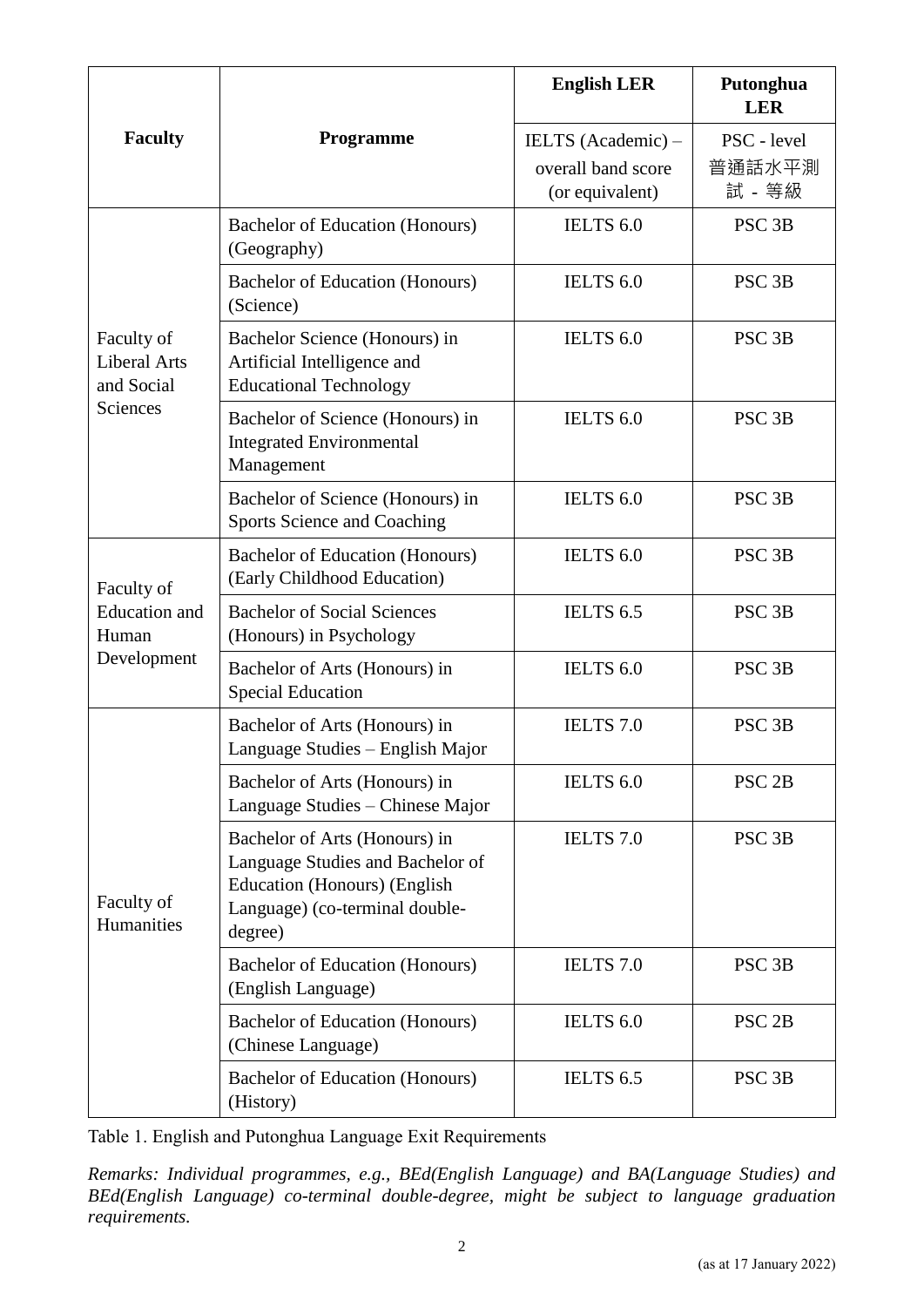### EdUHK–sponsored IELTS and PSC

- 2. All full-time undergraduate students<sup>2</sup> enrolled in the UGC-funded undergraduate programmes will be sponsored to take the IELTS and PSC once after the students have completed the English enhancement programme (EEP) and Putonghua enhancement programme (PEP) at specific semesters of their respective programmes.
- 3. A student who is exempted from the LER for English and/or Putonghua may still take the EdUHK–sponsored IELTS and/or PSC on an optional basis.

# Exemption from English LER

- 4. Students are eligible to apply for English LER exemption before the penultimate year if they have attained
	- (a) IELTS 6.5 [or equivalent] for non-English majors (except for BEd [History], BSocSc [Psychology] and BSocSc [Global and Environmental Studies] which require IELTS 7.0 [or equivalent]); or
	- (b) IELTS 7.5 [or equivalent] for English major; AND at least 80% of the courses within the curriculum are offered in English as medium of instruction.

# Exemption from Putonghua LER

- 5. Students are eligible to apply for Putonghua LER exemption if
	- (a) they have attained one level higher than the requirement of their respective programmes (e.g., if the Putonghua LER of BEd(English Language) – Primary/Secondary is PSC 3B, students must have attained PSC 3A in order to meet the exemption requirement of the programme); or
	- (b) they have provided adequate documentation showing that they have no knowledge of Putonghua.

### Alternative measures for fulfilling the LERs

6. Students whose IELTS or PSC result falls short of the required minimum exit level *(please refer to the table under para. 1)* may choose to fulfil the stipulated LER for English/Putonghua by completing a relevant supplementary language enhancement course offered by the University. Alternatively, students can choose to take the IELTS or PSC again before graduation.

### Language Enhancement Programmes

- 7. The EEP, PEP and Chinese enhancement programme will be provided with a view to strengthening English, Putonghua and Chinese (including Cantonese) enhancement support for all students.
- 8. A student who is exempted from the LER for English and/or Putonghua may still take the EEP and/or PEP on an optional basis.

### English entry test *[Applicable to Year 1 entry new non-English-major students only]*

9. To help students understand their proficiency level upon entry, students who do not process Hong Kong Diploma of Secondary Education (HKDSE) Examination English results or other public examination (e.g. IELTS) results will be asked to take an English entry test. Upon the programme registration in August, students should pay due attention to emails in their EdUHK email account for the test date, time and venue.